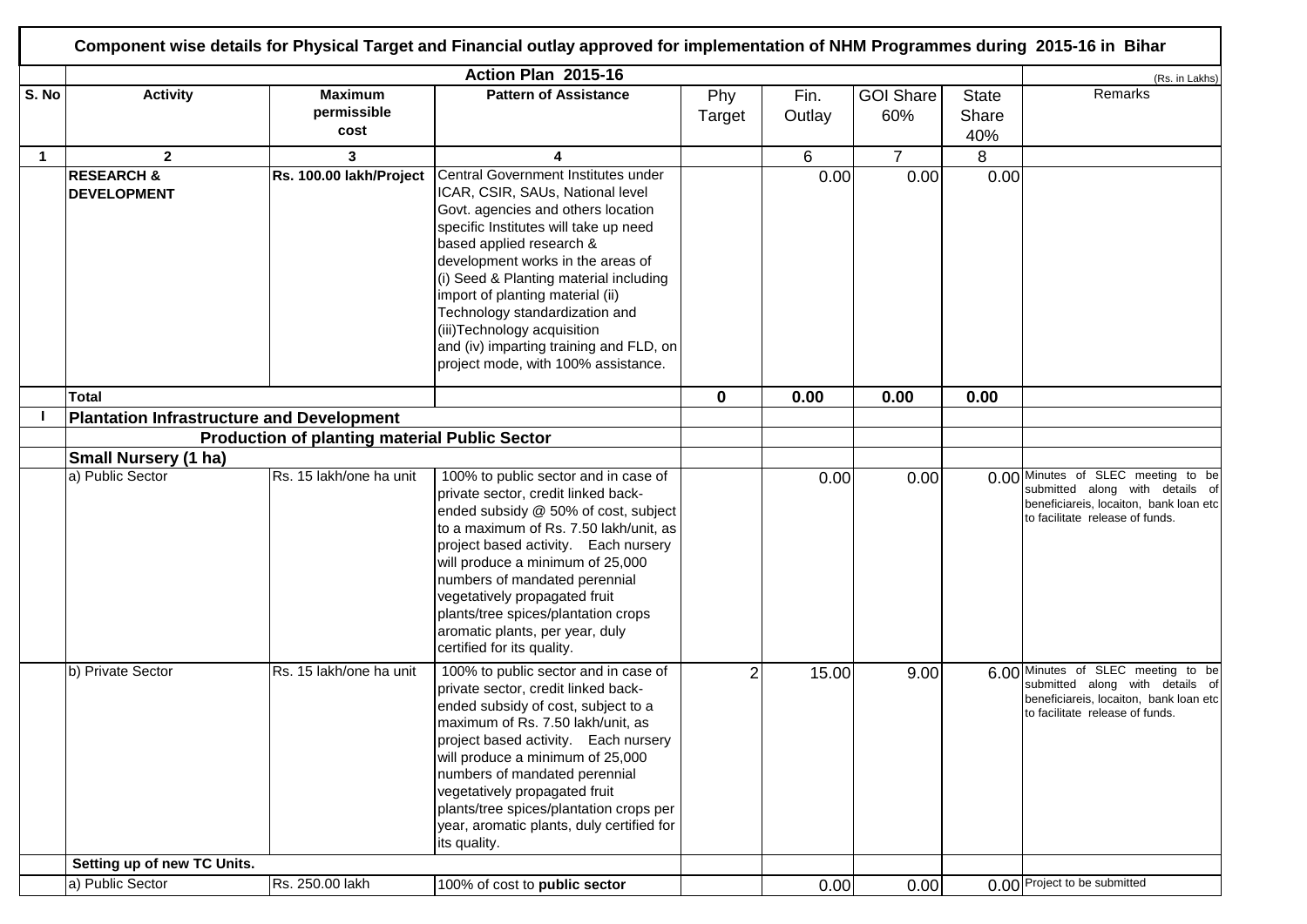|              | b) Private sector                                                  | Rs. 250.00 lakh                                  | 40% of cost to private sector                                                                                                                                                                                                                                                                                             |              | 0.00  | 0.00  |       | 0.00 Project to be submitted |
|--------------|--------------------------------------------------------------------|--------------------------------------------------|---------------------------------------------------------------------------------------------------------------------------------------------------------------------------------------------------------------------------------------------------------------------------------------------------------------------------|--------------|-------|-------|-------|------------------------------|
|              | Seed production for vegetables and spices                          |                                                  |                                                                                                                                                                                                                                                                                                                           |              |       |       |       |                              |
|              | Open pollinated crops                                              |                                                  |                                                                                                                                                                                                                                                                                                                           |              |       |       |       |                              |
|              | a) Public Sector                                                   | Rs. 35,000/ha                                    | 100% of cost, limited to 5 ha.<br>Output target of seed for each crop<br>will be fixed by the individual state.                                                                                                                                                                                                           | 20           | 7.00  | 4.20  | 2.80  |                              |
|              | b) Private sector                                                  | Rs. 35,000/ha                                    | 35% in general areas and 50% in NE<br>& Himalayan States, Tribal Sub Plans<br>(TSP) areas, Andaman & Nicobar &<br>Lakshadweep Islands, limited to 5 ha.<br>Output target of seed for each crop<br>will be fixed by the individual state.                                                                                  | 40           | 4.90  | 2.94  | 1.96  |                              |
|              | Sub-total Planting material                                        |                                                  |                                                                                                                                                                                                                                                                                                                           | 62.00        | 26.90 | 16.14 | 10.76 |                              |
| $\mathbf{2}$ |                                                                    | Establishment of new gardens / Area Expansion    |                                                                                                                                                                                                                                                                                                                           |              |       |       |       |                              |
|              |                                                                    | maximum area of 4 ha per beneficiary)            | Fruit crops other than cost intensive crops using normal spacing (For a                                                                                                                                                                                                                                                   |              |       |       |       |                              |
|              | <b>Fruits - Perennials</b>                                         |                                                  |                                                                                                                                                                                                                                                                                                                           |              |       |       |       |                              |
|              | (a) Cost intensive crops                                           |                                                  |                                                                                                                                                                                                                                                                                                                           |              |       |       |       |                              |
|              |                                                                    | Fruit crops like Grape, Kiwi, Passion fruit etc. |                                                                                                                                                                                                                                                                                                                           |              |       |       |       |                              |
|              | iv) Pineapple (sucker)                                             |                                                  | Maximum of Rs. 1.20 lakh/ha (40% of                                                                                                                                                                                                                                                                                       |              |       |       |       |                              |
|              | Integrated package with Rs. 3.00 lakh/ha<br>a)<br>drip irrigation. |                                                  | the cost) for meeting expenditure on<br>planting material, drip irrigation and<br>cost of material for INM/IPM, in 2<br>installments.                                                                                                                                                                                     |              | 0.00  | 0.00  | 0.00  |                              |
|              | b) Without integration                                             | Rs.87,500/ha                                     | Maximum of Rs. 0.35 lakh/ha (40% of<br>cost) for meeting the expenditure on<br>planting material and cost of<br>INM/IPM in 2 installments (75:25).<br>For (a) and (b) above, in the case of<br>TSP areas, Andaman & Nicobar and<br>Lakshadweep Islands, assistance will<br>be @ 50% of cost in 2 installments<br>(75:25). | 80           | 21.00 | 12.60 | 8.40  |                              |
|              | Sub total                                                          |                                                  |                                                                                                                                                                                                                                                                                                                           | 80           | 21.00 | 12.60 | 8.40  |                              |
|              | Maintenance without Integration                                    |                                                  |                                                                                                                                                                                                                                                                                                                           |              |       |       |       |                              |
|              | 1st Year                                                           |                                                  |                                                                                                                                                                                                                                                                                                                           |              | 0.00  | 0.00  | 0.00  |                              |
|              | Sub total maintance                                                |                                                  |                                                                                                                                                                                                                                                                                                                           | $\mathbf{0}$ | 0.00  | 0.00  | 0.00  |                              |
|              | v) Banana $(T\overline{C})$                                        |                                                  |                                                                                                                                                                                                                                                                                                                           |              |       |       |       |                              |
|              | Integrated package with<br>$ a\rangle$<br>drip irrigation.         | Rs. 3.00 lakh/ha                                 | Maximum of Rs. 1.20 lakh/ha (40 % of<br>cost) for meeting the expenditure on<br>planting material and cost of material<br>for drip system, INM/IPM etc., in 2<br>installments (75:25).                                                                                                                                    |              | 0.00  | 0.00  | 0.00  |                              |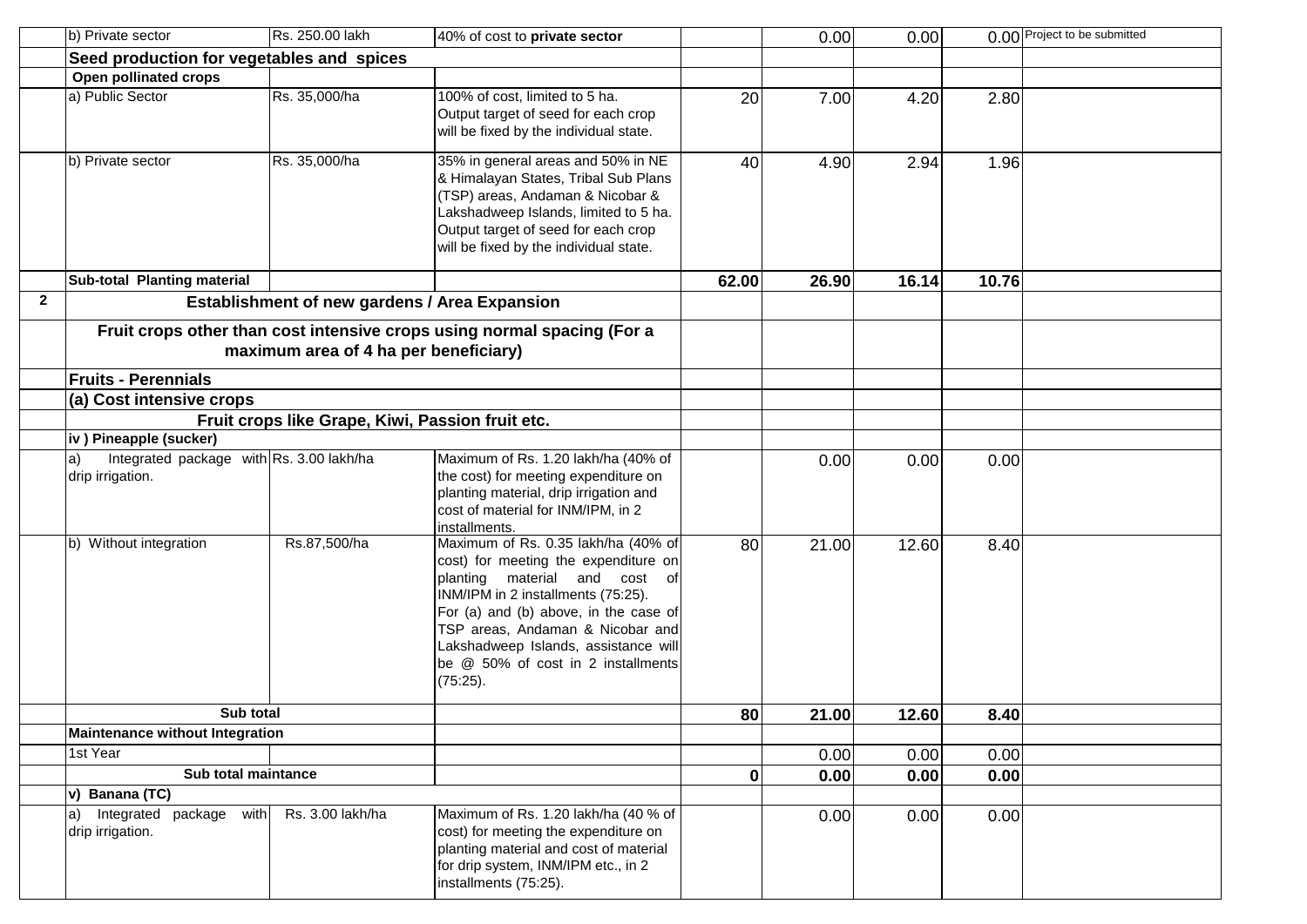| b) Without integration                                          | Rs. 1.25 lakh/ha.                                    | Max. of Rs. 0.50 lakh per ha, (40% of<br>cost) for meeting the expenditure on<br>planting material and cost of<br>INM/IPM in 2 installments (75:25).<br>For (a) and (b) above, in the case of<br>TSP areas, Andaman & Nicobar and<br>Lakshadweep Islands, assistance will<br>be @ 50% of cost in 2 installments<br>(75:25).                                                                             | 1410   | 528.75 | 317.25 | 211.50 |  |
|-----------------------------------------------------------------|------------------------------------------------------|---------------------------------------------------------------------------------------------------------------------------------------------------------------------------------------------------------------------------------------------------------------------------------------------------------------------------------------------------------------------------------------------------------|--------|--------|--------|--------|--|
|                                                                 | Sub total                                            |                                                                                                                                                                                                                                                                                                                                                                                                         | 1410   | 528.75 | 317.25 | 211.50 |  |
| <b>Maintenance without Integration</b>                          |                                                      |                                                                                                                                                                                                                                                                                                                                                                                                         |        |        |        |        |  |
| 1st Year                                                        |                                                      |                                                                                                                                                                                                                                                                                                                                                                                                         |        | 0.00   | 0.00   | 0.00   |  |
|                                                                 | Sub total maintance                                  |                                                                                                                                                                                                                                                                                                                                                                                                         |        | 0.00   | 0.00   | 0.00   |  |
|                                                                 |                                                      | ix) High density planting (mango, guava, litchi, pomegranate, apple, citrus etc).                                                                                                                                                                                                                                                                                                                       |        |        |        |        |  |
| a) Integrated package with drip Rs. 1.50 lakh /ha<br>irrigation |                                                      | Maximum of Rs. 0.60 lakh per ha.<br>(40% of cost) for meeting the<br>expenditure on planting material, cost<br>of drip system, INM/IPM, canopy<br>management etc., in 3 installments of<br>60:20:20 subject to survival rate of<br>75% in 2nd year and 90% in 3 <sup>rd</sup> year).                                                                                                                    |        | 0.00   | 0.00   | 0.00   |  |
| b) Without Integration.                                         | Rs. 1.00 lakh/ha.                                    | Maximum of Rs. 0.40 lakh/ha (40% of<br>the cost) for meeting the expenditure<br>on planting material and cost of<br>INM/IPM in 3 installments (60:20:20).<br>For (a) and (b) above, in the case of<br>TSP areas, Andaman & Nicobar and<br>Lakshadweep Islands, assistance will<br>be @ 50% of cost in 3 installments of<br>60:20:20 subject to survival rate of<br>75% in 2nd year and 90% in 3rd year) |        | 0.00   | 0.00   | 0.00   |  |
| (Mango)                                                         | -do-                                                 | -do-                                                                                                                                                                                                                                                                                                                                                                                                    | 450    | 108.00 | 64.80  | 43.20  |  |
| Litchi                                                          | -do-                                                 | -do-                                                                                                                                                                                                                                                                                                                                                                                                    | 125    | 30.00  | 18.00  | 12.00  |  |
| Guava                                                           | -do-                                                 | -do-                                                                                                                                                                                                                                                                                                                                                                                                    | 60.0   | 14.40  | 8.64   | 5.76   |  |
| Anola                                                           | -do-                                                 | -do-                                                                                                                                                                                                                                                                                                                                                                                                    | 40     | 9.60   | 5.76   | 3.84   |  |
|                                                                 |                                                      |                                                                                                                                                                                                                                                                                                                                                                                                         |        |        |        |        |  |
|                                                                 | Sub total                                            |                                                                                                                                                                                                                                                                                                                                                                                                         | 675    | 162.00 | 97.20  | 64.80  |  |
| <b>Maintenance without Integration</b>                          |                                                      |                                                                                                                                                                                                                                                                                                                                                                                                         |        |        |        |        |  |
| 1st Year<br>2nd Year                                            |                                                      |                                                                                                                                                                                                                                                                                                                                                                                                         | 788.00 | 63.04  | 37.82  | 25.22  |  |
|                                                                 | <b>Sub total Maintance</b>                           |                                                                                                                                                                                                                                                                                                                                                                                                         |        | 0.00   | 0.00   | 0.00   |  |
|                                                                 | Vegetable (For maximum area of 2 ha per beneficiary) |                                                                                                                                                                                                                                                                                                                                                                                                         | 788.00 | 63.04  | 37.82  | 25.22  |  |
|                                                                 | Rs.50,000/ha                                         | 40% of cost in general areas                                                                                                                                                                                                                                                                                                                                                                            |        | 0.00   | 0.00   | 0.00   |  |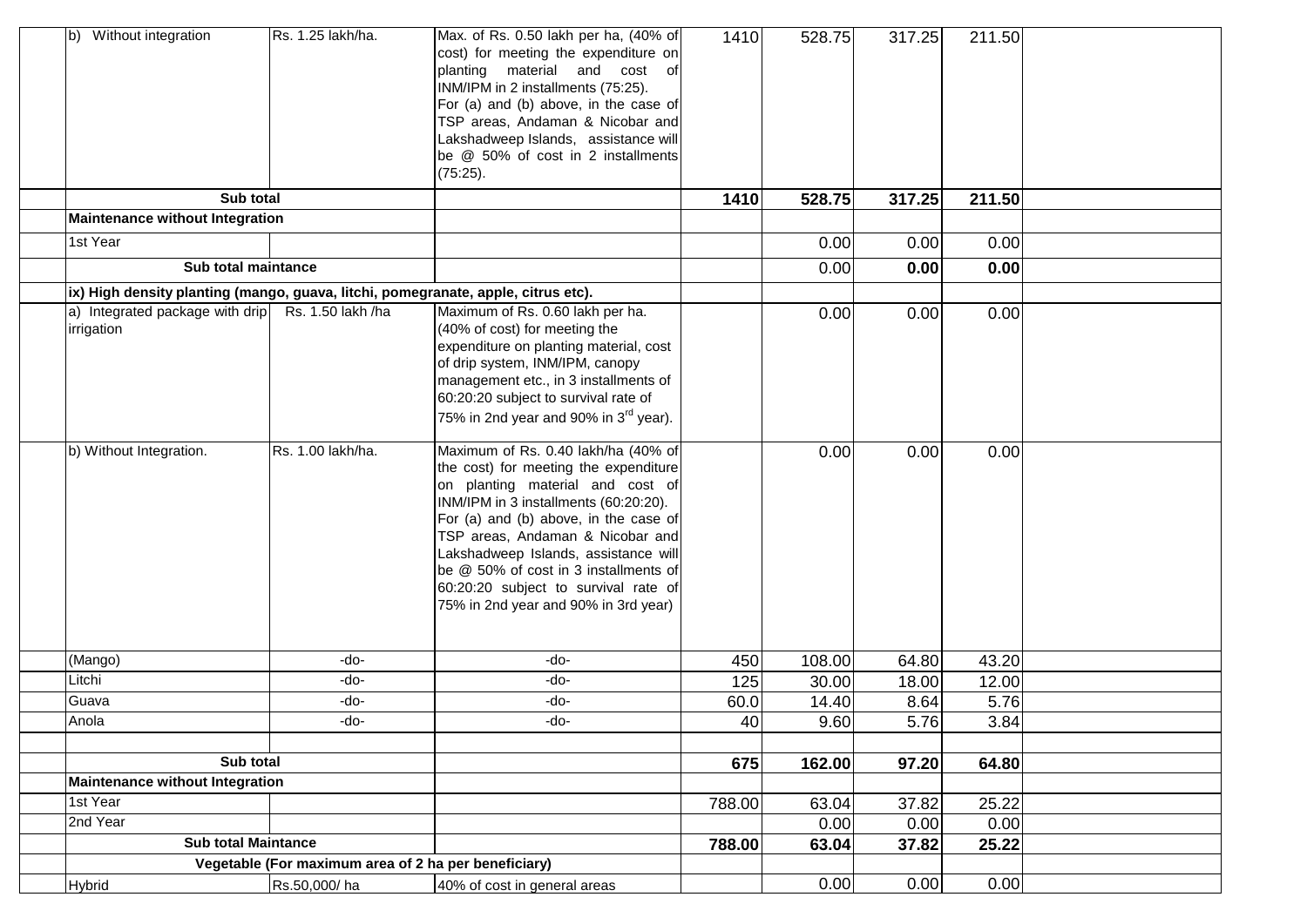|                         | Sub-total                                                    |                      |                                                                                                                                                                                                                                                                                                     | $\mathbf 0$ | 0.00   | 0.00   | 0.00   |                                                                                                                                              |
|-------------------------|--------------------------------------------------------------|----------------------|-----------------------------------------------------------------------------------------------------------------------------------------------------------------------------------------------------------------------------------------------------------------------------------------------------|-------------|--------|--------|--------|----------------------------------------------------------------------------------------------------------------------------------------------|
| 3                       | Flowers (For a maximum of 2 ha per beneficiary)              |                      |                                                                                                                                                                                                                                                                                                     |             |        |        |        |                                                                                                                                              |
|                         | <b>Loose Flowers</b>                                         |                      |                                                                                                                                                                                                                                                                                                     |             |        |        |        |                                                                                                                                              |
|                         | Small & Marginal Farmers                                     | Rs. 40,000/ha        | 40% of cost                                                                                                                                                                                                                                                                                         | 200.0       | 32.00  | 19.20  | 12.80  |                                                                                                                                              |
|                         | Other farmers                                                | do                   | 25% of cost                                                                                                                                                                                                                                                                                         |             | 0.00   | 0.00   | 0.00   |                                                                                                                                              |
|                         | <b>Sub-total flowers</b>                                     |                      |                                                                                                                                                                                                                                                                                                     | 200.0       | 32.00  | 19.20  | 12.80  |                                                                                                                                              |
| $\overline{\mathbf{4}}$ | Spices (For a maximum area of 4 ha per beneficiary)          |                      |                                                                                                                                                                                                                                                                                                     |             |        |        |        |                                                                                                                                              |
|                         |                                                              |                      |                                                                                                                                                                                                                                                                                                     |             |        |        |        |                                                                                                                                              |
|                         | Seed spice and<br>Rhizomatic<br>spices                       | Rs.30,000/ha         | Maximum of Rs. 12,000/- per ha. (40%<br>of cost) for meeting the expenditure on<br>planting material and cost of material<br>for INM/IPM etc).                                                                                                                                                      | 90          | 10.80  | 6.48   | 4.32   |                                                                                                                                              |
|                         | <b>Perennial spices</b><br>(black pepper)                    | Rs. 50,000/ha        | Maximum of Rs. 20,000/- per ha<br>(@40% of cost) for meeting the<br>expenditure on planting material and<br>cost of material for INM/IPM etc.<br>For (i) and (ii) above, in the case of<br>TSP areas, Andaman and<br>Lakshadweep Islands, assistance will<br>be @ 50% of cost.                      |             | 0.00   | 0.00   | 0.00   |                                                                                                                                              |
|                         | <b>Sub-total spices</b>                                      |                      |                                                                                                                                                                                                                                                                                                     | 90          | 10.80  | 6.48   | 4.32   |                                                                                                                                              |
|                         | Aromatic Plants (For a maximum area of 4 ha per beneficiary) |                      |                                                                                                                                                                                                                                                                                                     |             |        |        |        |                                                                                                                                              |
|                         | (a) Cost intensive aromatic plant Rs. 1,00,000/ha            |                      | 40% of cost, subject to a maximum of<br>Rs.40,000/- per ha, for meeting the<br>expenditure on planting material and<br>cost of material for INM/IPM etc.                                                                                                                                            |             | 0.00   | 0.00   | 0.00   |                                                                                                                                              |
|                         | (b) Other aromatic plants                                    | Rs. 40,000/ha        | 40% of cost, subject to a maximum of<br>Rs.16,000/- per ha, for meeting the<br>expenditure on planting material and<br>cost of material for INM/IPM etc.<br>For (i) and (ii) above, in the case of<br>TSP areas, Andaman & Nicobar and<br>Lakshadweep Islands, assistance will<br>be @ 50% of cost. | 300.0       | 48.00  | 28.80  | 19.20  |                                                                                                                                              |
|                         | <b>Sub-total aromatics</b>                                   |                      |                                                                                                                                                                                                                                                                                                     | 300.0       | 48.00  | 28.80  | 19.20  |                                                                                                                                              |
|                         | <b>Grand Total Area Expansion</b>                            |                      |                                                                                                                                                                                                                                                                                                     | 2755.00     | 802.55 | 481.53 | 321.02 |                                                                                                                                              |
|                         | <b>Grand Total Area Expansion maintenance</b>                |                      |                                                                                                                                                                                                                                                                                                     | 788.00      | 63.04  | 37.82  | 25.22  |                                                                                                                                              |
|                         | <b>Mushrooms</b>                                             |                      |                                                                                                                                                                                                                                                                                                     |             |        |        |        |                                                                                                                                              |
|                         | <b>Production unit</b>                                       |                      |                                                                                                                                                                                                                                                                                                     |             |        |        |        |                                                                                                                                              |
|                         | Public Sector                                                | Rs. 20.00 lakh/ unit | 100% of the cost.                                                                                                                                                                                                                                                                                   |             | 0.00   | 0.00   | 0.00   |                                                                                                                                              |
|                         | <b>Private Sector</b>                                        | Rs. 20.00 lakh/ unit | 40% of cost for private sector, for<br>the<br>meeting<br>expenditure<br>on<br>infrastructure, as credit linked back<br>ended subsidy.                                                                                                                                                               | 5.0         | 40.00  | 24.00  |        | 16.00 Minutes of SLEC meeting to be<br>submitted along with details of<br>beneficiareis, locaiton,<br>etc to<br>facilitate release of funds. |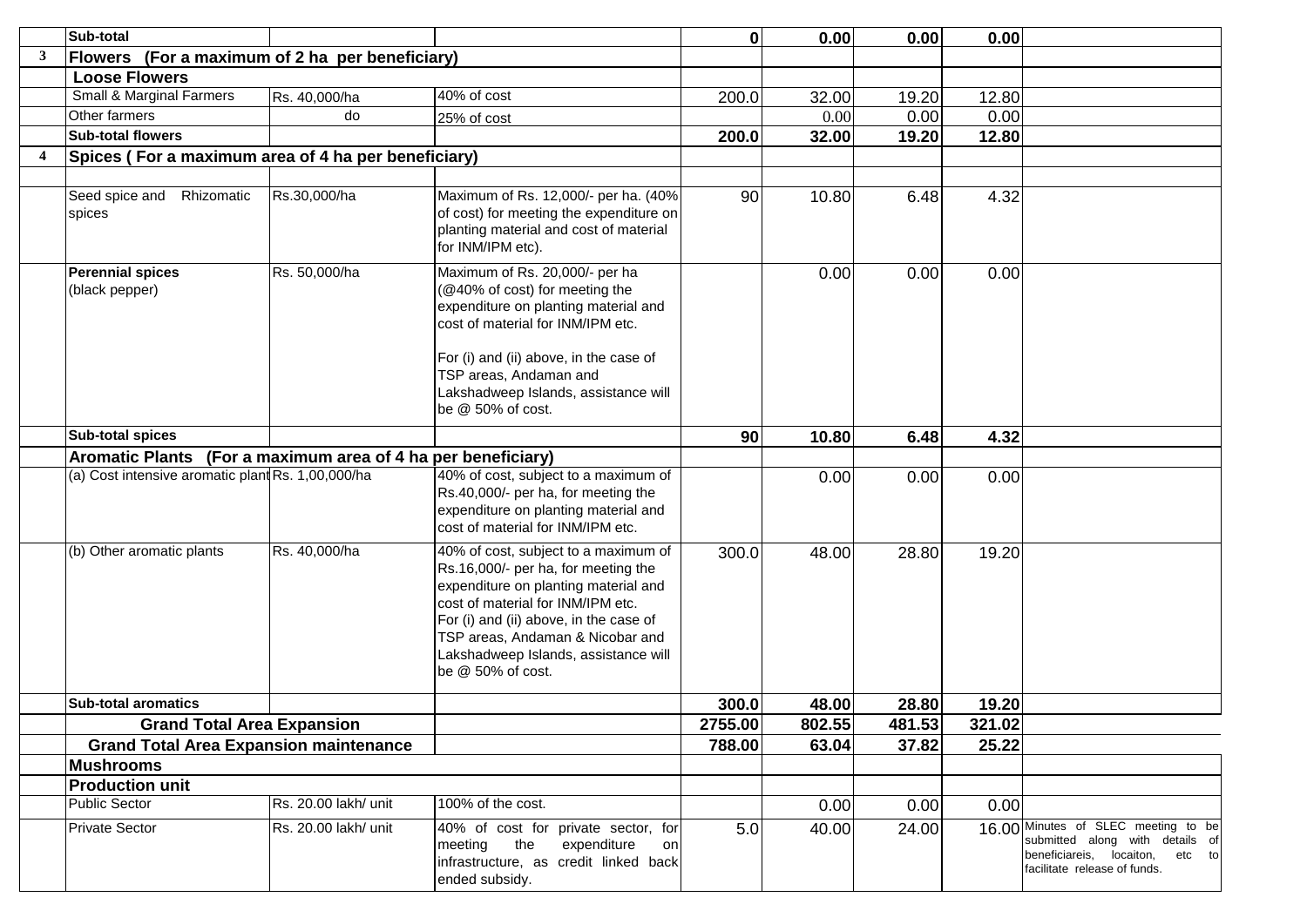|   | Spawn making unit                                                                        |                                  |                                                                                                                                       |       |        |        |        |                                                        |
|---|------------------------------------------------------------------------------------------|----------------------------------|---------------------------------------------------------------------------------------------------------------------------------------|-------|--------|--------|--------|--------------------------------------------------------|
|   | <b>Public Sector</b>                                                                     | Rs. 15 lakh/ unit                | 100% of the cost.                                                                                                                     |       | 0.00   | 0.00   | 0.00   |                                                        |
|   | <b>Private Sector</b>                                                                    | Rs. 15 lakh/ unit                | 40% of cost for private sector, for<br>the<br>expenditure<br>meeting<br>on<br>infrastructure, as credit linked back<br>ended subsidy. | 3.0   | 18.00  | 10.80  | 7.20   | do                                                     |
|   | <b>Compost making unit</b>                                                               |                                  |                                                                                                                                       |       |        |        |        |                                                        |
|   | <b>Public Sector</b>                                                                     | Rs. 20.00 lakh/ unit             | 100% of the cost.                                                                                                                     |       | 0.00   | 0.00   | 0.00   |                                                        |
|   | <b>Private Sector</b>                                                                    | Rs. 20.00 lakh/ unit             | 40% of cost for private sector, for<br>the<br>expenditure<br>meeting<br>on<br>infrastructure, as credit linked back<br>ended subsidy. | 2.0   | 16.00  | 9.60   | 6.40   | do                                                     |
|   | <b>Sub-total mushrooms</b>                                                               |                                  |                                                                                                                                       | 10.00 | 74.00  | 44.40  | 29.60  |                                                        |
| 5 | Rejuvenation/replacement of<br>senile plantation including<br>Canopy management. Mango   | Rs. 40,000/ha                    | 50% of the total cost subject to a<br>maximum of Rs. 20,000/ha limited to<br>two ha per beneficiary.                                  | 50.00 | 10.00  | 6.00   |        | 4.00 To be implemented as per guidelines<br>circulated |
|   | Sub-total                                                                                |                                  |                                                                                                                                       | 50    | 10.00  | 6.00   | 4.00   |                                                        |
|   | <b>Creation of Water resources</b>                                                       |                                  |                                                                                                                                       |       |        |        |        |                                                        |
|   | <b>Community tanks</b>                                                                   |                                  |                                                                                                                                       |       |        |        |        |                                                        |
|   | i) Community tanks/on farm ponds/on farm water reservoirs with use of                    |                                  |                                                                                                                                       |       |        |        |        |                                                        |
|   |                                                                                          |                                  | plastic/RCC lining - (10 ha. of command area, with pond size of 100m x 100m x                                                         |       |        |        |        |                                                        |
|   | Community tanks/on farm ponds/on farm water reservoirs with use of<br>plastic/RCC lining |                                  |                                                                                                                                       |       |        |        |        |                                                        |
|   | Plain areas                                                                              | Rs. 20.00 lakh in plain<br>areas | 100% of cost for 10 ha command                                                                                                        |       | 0.0    | 0.00   | 0.00   |                                                        |
|   | Hilly areas.                                                                             | areas.                           | Rs. 25 lakh/ unit for Hilly 100% of cost for 10 ha command                                                                            |       | 0.00   | 0.00   | 0.00   |                                                        |
|   | ii) Water harvesting system for individuals- for storage of water in<br>20mx20mx3m       |                                  |                                                                                                                                       |       |        |        |        |                                                        |
|   | Plain areas                                                                              | areas and                        | Rs. 1.50 lakh/unit in plain 50% of cost. Maintenance to be<br>ensured by the beneficiary.                                             |       | 0.0    | 0.00   | 0.00   |                                                        |
|   | Hilly areas.                                                                             | areas                            | Rs. 1.80 lakh/unit in hilly 50% of cost. Maintenance to be<br>ensured by the beneficiary.                                             |       | 0.00   | 0.00   | 0.00   |                                                        |
|   | Sub-total                                                                                |                                  |                                                                                                                                       | 0     | 0.00   | 0.00   | 0.00   |                                                        |
| 5 |                                                                                          | <b>Protected cultivation</b>     |                                                                                                                                       |       |        |        |        |                                                        |
|   | a) Green House structure                                                                 |                                  |                                                                                                                                       |       |        |        |        |                                                        |
|   | (b) Naturally ventilated system                                                          |                                  |                                                                                                                                       |       |        |        |        |                                                        |
|   | (i) Tubular structur                                                                     | Rs.1060/Sq.m                     | 50% of the cost limited to 4000 Sq.m<br>per beneficiary.                                                                              |       | 0.00   | 0.00   | 0.00   |                                                        |
|   | (i) Tubular structur                                                                     | Rs. 935/Sq.m (>500 Sq.           | 50% of the cost limited to 4000 Sq.m                                                                                                  | 3.00  | 140.25 | 84.15  | 56.10  |                                                        |
|   |                                                                                          | m up to 1008 Sq. m)              | per beneficiary.                                                                                                                      |       |        |        |        |                                                        |
|   | c) Plastic Mulching<br><b>Plastic Mulching</b>                                           | Rs. 32,000/ha                    | 50% of the total cost limited to 2 ha                                                                                                 | 2000  | 320.00 | 192.00 | 128.00 |                                                        |
|   |                                                                                          |                                  | per beneficiary.                                                                                                                      |       |        |        |        |                                                        |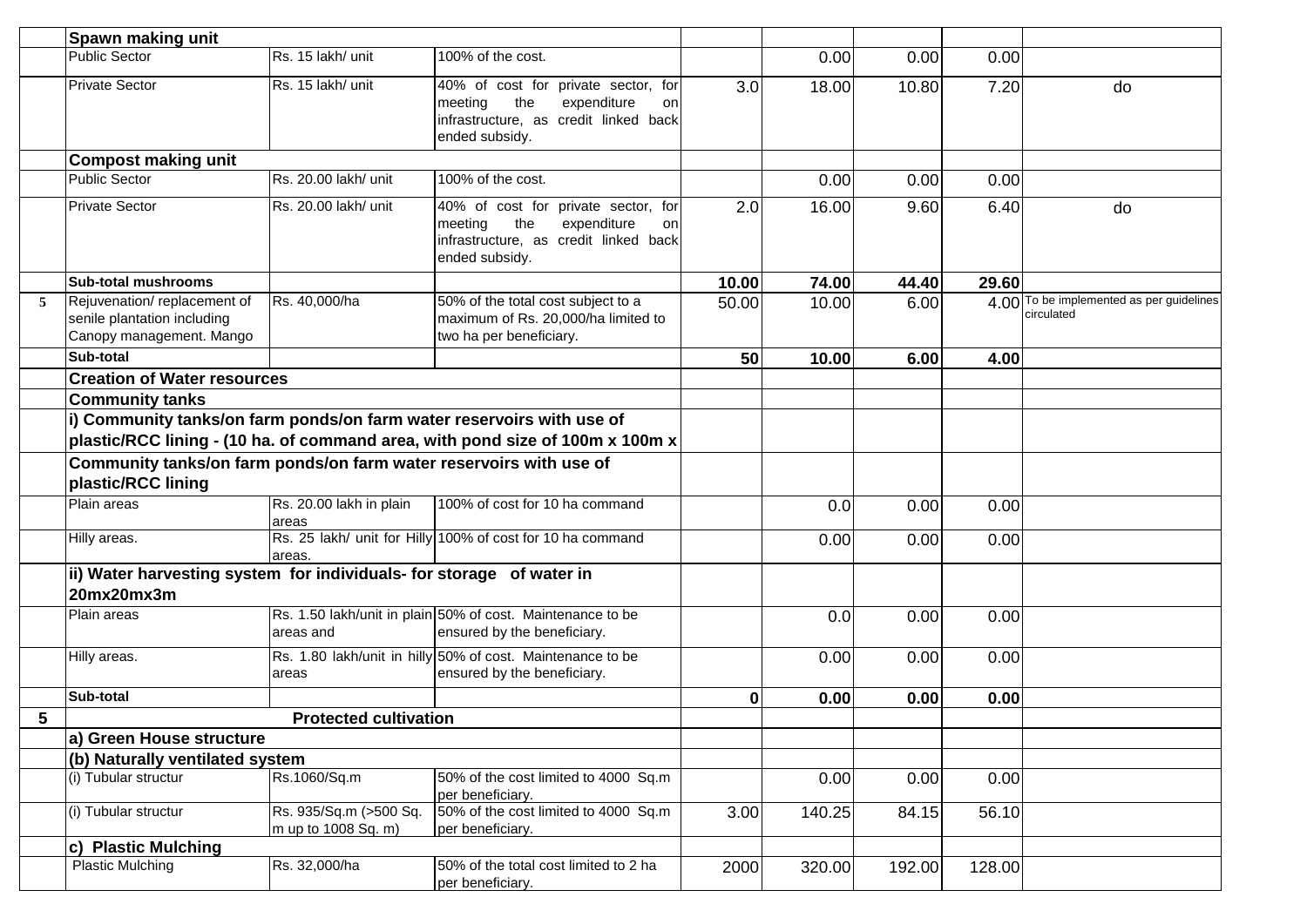|   | <b>Plastic Mulching</b>                                           | Rs. 36,800/ha for hilly | 50% of the total cost limited to 2 ha                                            |         | 0.00   | 0.00   | 0.00   |                                                                   |
|---|-------------------------------------------------------------------|-------------------------|----------------------------------------------------------------------------------|---------|--------|--------|--------|-------------------------------------------------------------------|
|   | d) Shade Net House                                                | areas                   | per beneficiary.                                                                 |         |        |        |        |                                                                   |
|   | i) Tubular structure                                              | Rs. 710/Sq.m            | 50% of cost limited to 4000 Sq.m                                                 |         |        |        |        |                                                                   |
|   |                                                                   |                         | per beneficiary.                                                                 | 4.00    | 142.00 | 85.20  | 56.80  |                                                                   |
|   | iii) Bamboo structure                                             | Rs.360/Sq.m             | 50% of cost limited to 20 units (each                                            | 1.00    | 18.00  | 10.80  | 7.20   |                                                                   |
|   |                                                                   |                         | unit not to exceed<br>200 sq.                                                    |         |        |        |        |                                                                   |
|   |                                                                   |                         | m) per beneficiary.                                                              |         |        |        |        |                                                                   |
|   | f) Cost of planting material &                                    | Rs.140/Sq. m            | 50% of cost limited to 4000 Sq.m per                                             | 51      | 35.00  | 21.00  | 14.00  |                                                                   |
|   | cultivation of high value                                         |                         | beneficiary.                                                                     |         |        |        |        |                                                                   |
|   | vegetables grown in poly<br>house                                 |                         |                                                                                  |         |        |        |        |                                                                   |
|   | g) Cost of planting material &                                    | Rs. 700/Sq.m            | 50% of cost limited to 4000 Sq. m per                                            |         | 0.00   | 0.00   | 0.00   |                                                                   |
|   | cultivation of Orchid &                                           |                         | beneficiary.                                                                     |         |        |        |        |                                                                   |
|   | Anthurium under poly                                              |                         |                                                                                  |         |        |        |        |                                                                   |
|   | house/shade net house.                                            |                         |                                                                                  |         |        |        |        |                                                                   |
|   | h) Cost of planting material &                                    | Rs. 610/Sq.m            | 50% of cost limited to 4000 Sq. m per                                            | 3.00    | 91.50  | 54.90  | 36.60  |                                                                   |
|   | cultivation of Carnation &                                        |                         | beneficiary.                                                                     |         |        |        |        |                                                                   |
|   | Gerbera under poly<br>house/shade net house.                      |                         |                                                                                  |         |        |        |        |                                                                   |
|   | i) Cost of planting material &                                    | Rs. 426/Sq.m            | 50% of cost limited to 4000 Sq. m per                                            |         | 0.00   | 0.00   | 0.00   |                                                                   |
|   | cultivation of Rose and lilum                                     |                         | beneficiary.                                                                     |         |        |        |        |                                                                   |
|   | under poly house/shade net                                        |                         |                                                                                  |         |        |        |        |                                                                   |
|   | house                                                             |                         |                                                                                  |         |        |        |        |                                                                   |
|   | Sub-total protected cultivation                                   |                         |                                                                                  | 2008.00 | 746.75 | 448.05 | 298.70 |                                                                   |
| 6 | Promotion of Integrated Nutrient Management(INM)/ Integrated Pest |                         |                                                                                  |         |        |        |        |                                                                   |
|   |                                                                   |                         |                                                                                  |         |        |        |        |                                                                   |
|   | Promotion of IPM                                                  | Rs. 4000/ha             | 30% of cost subject to a maximum of                                              | 2000    | 24.00  | 14.40  |        |                                                                   |
|   |                                                                   |                         | Rs 1200/ha limited to 4.00 ha/                                                   |         |        |        |        | identifying problem of pest / disease<br>and nutrient deficiency. |
|   |                                                                   |                         | beneficiary.                                                                     |         |        |        |        |                                                                   |
|   | Sub-total INM / IPM                                               |                         |                                                                                  | 2000    | 24.00  | 14.40  | 9.60   |                                                                   |
|   | <b>Adoption Organic Farming</b>                                   |                         |                                                                                  |         |        |        |        |                                                                   |
|   | (i) Adoption of Organic                                           | Rs. 20,000/ha           | 50% of cost limited to Rs.10000/ha for                                           | 1000    | 40.00  | 24.00  |        | 16.00 Project to be submitted                                     |
|   | Farming. 1st Year (ha)                                            |                         | a maximum area of 4 ha. per<br>beneficiary, spread over a period of 3            |         |        |        |        |                                                                   |
|   |                                                                   |                         | years involving an assistance of                                                 |         |        |        |        |                                                                   |
|   |                                                                   |                         | Rs.4000/- in first year and Rs.3000/-                                            |         |        |        |        |                                                                   |
|   |                                                                   |                         | each in second & third year. The                                                 |         |        |        |        |                                                                   |
|   |                                                                   |                         | programme to be linked with                                                      |         |        |        |        |                                                                   |
|   |                                                                   |                         | certification.                                                                   |         |        |        |        |                                                                   |
|   | (ii) Organic Certification (no)                                   |                         |                                                                                  |         |        |        |        |                                                                   |
|   | 1st Year (ha)                                                     | Project based           | Rs. 5 lakh for a cluster of 50 ha which                                          | 20      | 30.00  | 18.00  |        | 12.00 Project to be submitted                                     |
|   |                                                                   |                         | will include Rs.1.50 lakh in first year,<br>Rs. 1.50 lakh in second year and Rs. |         |        |        |        |                                                                   |
|   |                                                                   |                         | 2.00 lakh in third year.                                                         |         |        |        |        |                                                                   |
|   | Sub-total                                                         |                         |                                                                                  | 1000.00 | 70.00  | 42.00  | 28.00  |                                                                   |
|   | <b>Certification for Good</b>                                     | Rs. 10,000/ha           | 50% of the cost for maximum of                                                   |         | 0.00   | 0.00   | 0.00   |                                                                   |
|   | <b>Agricultural Practices (GAP),</b>                              |                         | 4ha/beneficiary.                                                                 |         |        |        |        |                                                                   |
|   | Including infrastructure                                          |                         |                                                                                  |         |        |        |        | 9.60 To be need based and taken up after                          |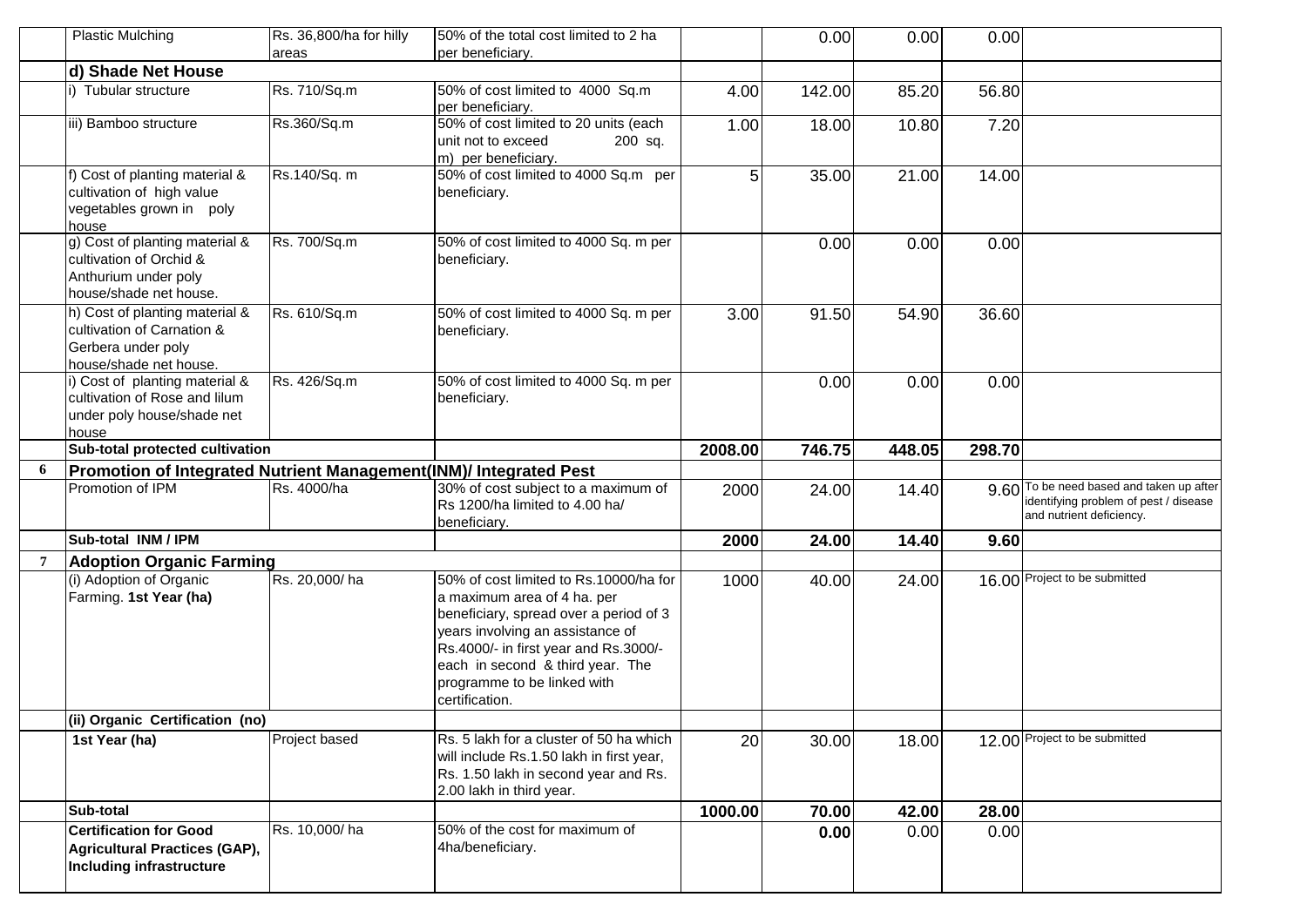|    | <b>CoE</b>                                                                                         |                                                |                                                                                                                                                                                                                                                                        |              |         |        |        |                                |
|----|----------------------------------------------------------------------------------------------------|------------------------------------------------|------------------------------------------------------------------------------------------------------------------------------------------------------------------------------------------------------------------------------------------------------------------------|--------------|---------|--------|--------|--------------------------------|
|    | <b>Centre of Excellence for</b><br>Horticulture                                                    | Rs.1000.00 lakh/ centre                        | 100% of cost to public sector. This<br>can be established through bi-lateral<br>co-operation also.                                                                                                                                                                     | $\mathbf{2}$ | 1070.00 | 642.00 |        | 428.00 Project to be submitted |
|    |                                                                                                    |                                                |                                                                                                                                                                                                                                                                        |              |         |        |        |                                |
|    | <b>Total CoE</b>                                                                                   |                                                |                                                                                                                                                                                                                                                                        | $\mathbf{2}$ | 1070.00 | 642.00 | 428.00 |                                |
| 8  | Pollination support through beekeeping                                                             |                                                |                                                                                                                                                                                                                                                                        |              |         |        |        |                                |
|    | Production of nucleus stock<br>(Public sector)                                                     | Rs. 20.00 lakh                                 | 100% of the cost.                                                                                                                                                                                                                                                      |              | 0.00    | 0.00   | 0.00   |                                |
|    | Production of bee colonies<br>by bee breeder                                                       | Rs. 10.00 lakh                                 | 40% of cost for producing min. of<br>2000 colonies / year                                                                                                                                                                                                              |              | 0.00    | 0.00   | 0.00   |                                |
|    | Honey bee colony                                                                                   | Rs.2000/colony of 8<br>frames                  | 40% of cost limited to 50 colonies /<br>beneficiary.                                                                                                                                                                                                                   | 20000        | 160.00  | 96.00  | 64.00  |                                |
|    | <b>Hives</b>                                                                                       | Rs 2000/ per hive.                             | 40% of cost limited to 50 colonies /<br>beneficiary.                                                                                                                                                                                                                   | 20000        | 160.00  | 96.00  | 64.00  |                                |
|    | Equipment including honey<br>extractor (4 frame), food grade<br>container (30 kg), net, etc.       | Rs. 20,000/set                                 | 40% of the cost limited to one set per<br>beneficiary.                                                                                                                                                                                                                 | 400          | 32.00   | 19.20  | 12.80  |                                |
|    | Sub-total                                                                                          |                                                |                                                                                                                                                                                                                                                                        | 20000        | 352.00  | 211.20 | 140.80 |                                |
| 9  | <b>Horticulture Mechanization</b>                                                                  |                                                |                                                                                                                                                                                                                                                                        |              |         |        |        |                                |
|    | i) Tractor (upto 20 PTO HP)                                                                        | 3.00 lakh/unit                                 | 25% of cost, subject to a maximum of<br>Rs. 0.75 lakh/unit for general category<br>farmers, and in the case if SC, ST,<br>Small & Marginal famers, women<br>farmers and beneficiaries in NE<br>states, 35% of cost, subject to a<br>maximum of Rs. 1.00 lakh per unit. | 46           | 34.50   | 20.70  | 13.80  |                                |
|    | i) Tractor (upto 20 PTO HP)<br>(SC, ST, Small & Marginal<br>famers)                                | 3.00 lakh/unit                                 | 25% of cost, subject to a maximum of<br>Rs. 0.75 lakh/unit for general category<br>farmers, and in the case if SC, ST,<br>Small & Marginal famers, women<br>farmers and beneficiaries in NE<br>states, 35% of cost, subject to a<br>maximum of Rs. 1.00 lakh per unit. |              | 0.00    | 0.00   | 0.00   |                                |
|    | Sub-total                                                                                          |                                                |                                                                                                                                                                                                                                                                        | 46           | 34.50   | 20.70  | 13.80  |                                |
|    | <b>Technology Dissemination</b><br>through demonstration/ Front<br><b>Line Demonstration (FLD)</b> | Rs. 25.00 lakh                                 | 75 % of cost in farmers' field and<br>100% of cost in farms belonging to<br>Public Sector, SAUs etc. No change                                                                                                                                                         | 8            | 150.00  | 90.00  |        | 60.00 Project to be submitted  |
| 10 | Human Resource Development (HRD)                                                                   |                                                |                                                                                                                                                                                                                                                                        |              |         |        |        |                                |
|    | HRD for Supervisors &<br><b>Entrepreneurs</b>                                                      | Rs. 20.00 lakh / unit                          | 100% of the cost in first year. In<br>subsequent years, cost of<br>infrastructure not to be claimed.                                                                                                                                                                   |              | 0.00    | 0.00   | 0.00   |                                |
|    | <b>HRD</b> for Gardeners                                                                           | Rs. 15.00 lakh / unit                          | 100% of the cost.                                                                                                                                                                                                                                                      |              | 0.00    | 0.00   | 0.00   |                                |
|    |                                                                                                    | <b>Training of farmers</b>                     |                                                                                                                                                                                                                                                                        |              |         |        |        |                                |
|    | Within the State                                                                                   | Rs. 1000/day per farmer<br>including transport | 100% of the cost.                                                                                                                                                                                                                                                      | 4600         | 46.00   | 27.60  | 18.40  |                                |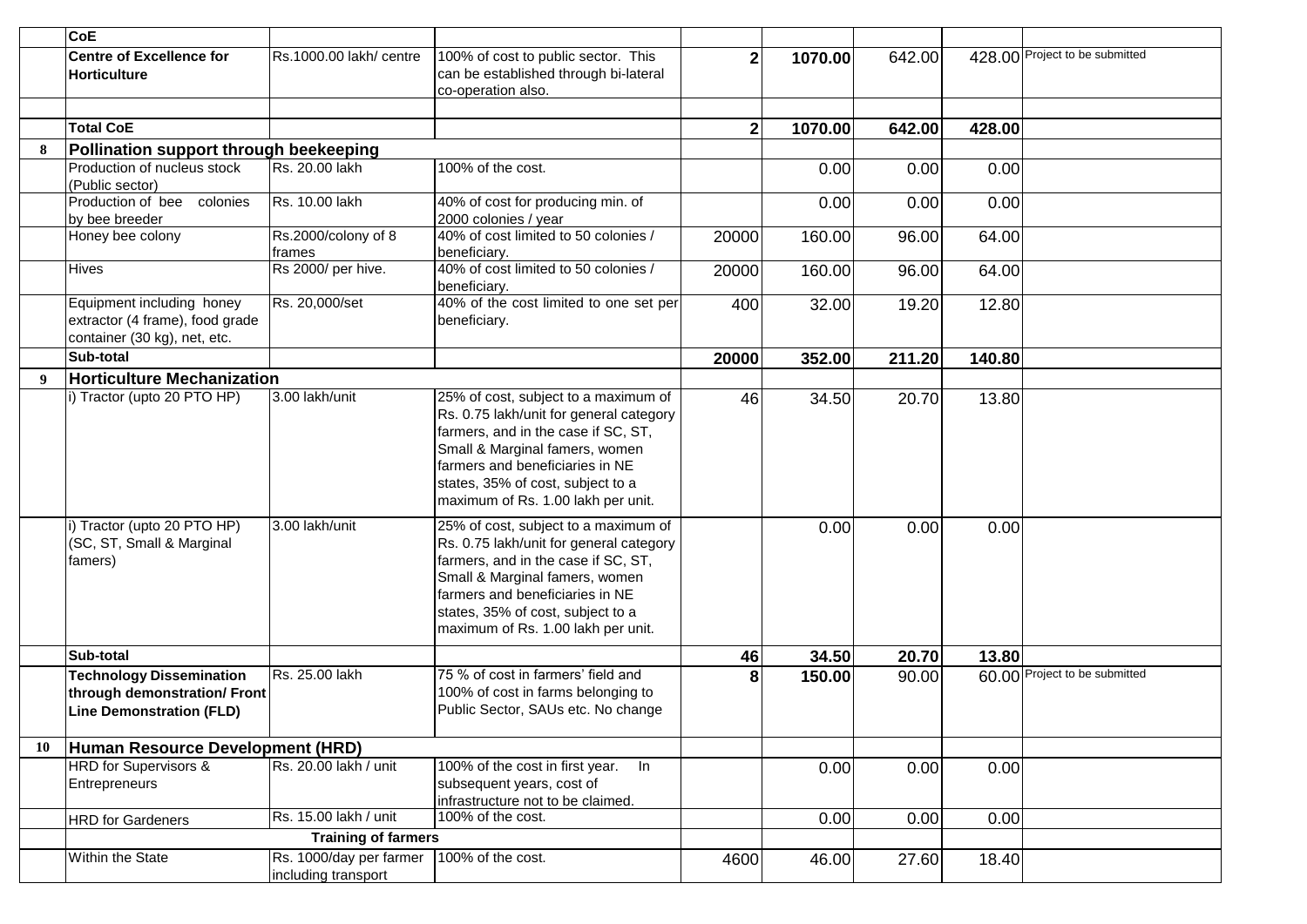|    | Outside the state                      | Project based as per<br>actual.                                 | 100% of the cost.                                                                                                                                         | 100  | 5.00   | 3.00   | 2.00   |                                                                                                    |
|----|----------------------------------------|-----------------------------------------------------------------|-----------------------------------------------------------------------------------------------------------------------------------------------------------|------|--------|--------|--------|----------------------------------------------------------------------------------------------------|
|    |                                        | (e) Exposure visit of farmers                                   |                                                                                                                                                           |      |        |        |        |                                                                                                    |
|    | Outside the State                      | Project based as per<br>actual.                                 | 100% of the cost.                                                                                                                                         |      | 0.00   | 0.00   | 0.00   |                                                                                                    |
|    | Outside India                          |                                                                 | Rs. 4.00 lakh / participant Project Based. 100% of air/rail travel<br>cost.                                                                               |      | 0.00   | 0.00   | 0.00   |                                                                                                    |
|    |                                        |                                                                 | Training / study tour of technical staff/ field functionaries                                                                                             |      |        |        |        |                                                                                                    |
|    | Within the State                       | Rs.300/day per                                                  | 100% of the cost.                                                                                                                                         | 100  | 2.00   | 1.20   | 0.80   |                                                                                                    |
|    |                                        | participant plus TA/DA,                                         |                                                                                                                                                           |      |        |        |        |                                                                                                    |
|    |                                        | as admissible                                                   |                                                                                                                                                           |      |        |        |        |                                                                                                    |
|    | Study tour to progressive              | Rs.800/day per                                                  | 100% of the cost.                                                                                                                                         | 100  | 4.00   | 2.40   | 1.60   |                                                                                                    |
|    | States/ units (group of                | participant plus TA/DA,                                         |                                                                                                                                                           |      |        |        |        |                                                                                                    |
|    | minimum 5 participants)                | as admissible                                                   | Rs. 6.00 lakh / participant 100% of the cost on actual basis.                                                                                             |      |        |        |        |                                                                                                    |
|    | Outside India                          |                                                                 |                                                                                                                                                           |      | 0.00   | 0.00   | 0.00   |                                                                                                    |
|    | Sub-total                              |                                                                 |                                                                                                                                                           | 4900 | 57.00  | 34.20  | 22.80  |                                                                                                    |
| 11 |                                        | <b>INTEGRATED POST HARVEST MANAGEMENT</b>                       |                                                                                                                                                           |      |        |        |        |                                                                                                    |
|    | Pack house / On farm                   | Rs. 4.00 lakh/unit with                                         | 50% of the capital cost.                                                                                                                                  | 23   | 46.00  | 27.60  |        | 18.40 Minutes of SLEC meeting to be                                                                |
|    | collection & storage unit              | size of 9Mx6M                                                   |                                                                                                                                                           |      |        |        |        | submitted along with details of<br>beneficiareis, locaiton, etc to<br>facilitate release of funds. |
|    | Integrated pack house with             | Rs. 50.00 lakh per unit                                         | Credit linked back-ended subsidy @                                                                                                                        |      |        |        |        |                                                                                                    |
|    | facilities for conveyer belt,          | with size of 9Mx18M                                             | 35% of the cost of project in general                                                                                                                     |      |        |        |        |                                                                                                    |
|    | sorting, grading units, washing,       |                                                                 | areas and 50% of cost in case Hilly &                                                                                                                     |      |        |        |        |                                                                                                    |
|    | drying and weighing.                   |                                                                 | Scheduled areas, per beneficiary.                                                                                                                         |      |        |        |        |                                                                                                    |
|    | a) General Area                        | Rs. 50.00 lakh per unit                                         | Credit linked back-ended subsidy @                                                                                                                        |      |        | 0.00   | 0.00   |                                                                                                    |
|    |                                        | with size of 9Mx18M                                             | 35% of the cost of project in general                                                                                                                     |      |        |        |        |                                                                                                    |
|    |                                        |                                                                 | areas and 50% of cost in case Hilly &                                                                                                                     |      |        |        |        |                                                                                                    |
|    |                                        |                                                                 | Scheduled areas, per beneficiary.                                                                                                                         |      |        |        |        |                                                                                                    |
|    |                                        |                                                                 |                                                                                                                                                           |      |        |        |        |                                                                                                    |
|    |                                        | <b>Cold Storage (Construction, Expansion and Modernisation)</b> |                                                                                                                                                           |      |        |        |        |                                                                                                    |
|    |                                        |                                                                 | (i) Cold storage units Type 1 - basic mezzanine structure with large chamber (of >250 MT)                                                                 |      |        |        |        |                                                                                                    |
|    | a) General Area                        | Rs. 8,000/MT, (max<br>5,000 MT capacity)                        | Credit linked back-ended subsidy @<br>35% of the cost of project in general<br>areas and 50% of cost in case Hilly &<br>Scheduled areas, per beneficiary. | Δ    | 560.00 | 336.00 | 224.00 |                                                                                                    |
|    |                                        |                                                                 |                                                                                                                                                           |      |        |        |        |                                                                                                    |
|    | b) Hilly Area                          | Rs. 8,000/MT, (max<br>5,000 MT capacity)                        | Credit linked back-ended subsidy @<br>35% of the cost of project in general<br>areas and 50% of cost in case Hilly &<br>Scheduled areas, per beneficiary. |      | 0.00   | 0.00   | 0.00   |                                                                                                    |
|    | Refer vans/ containers (general areas) |                                                                 |                                                                                                                                                           |      |        |        |        |                                                                                                    |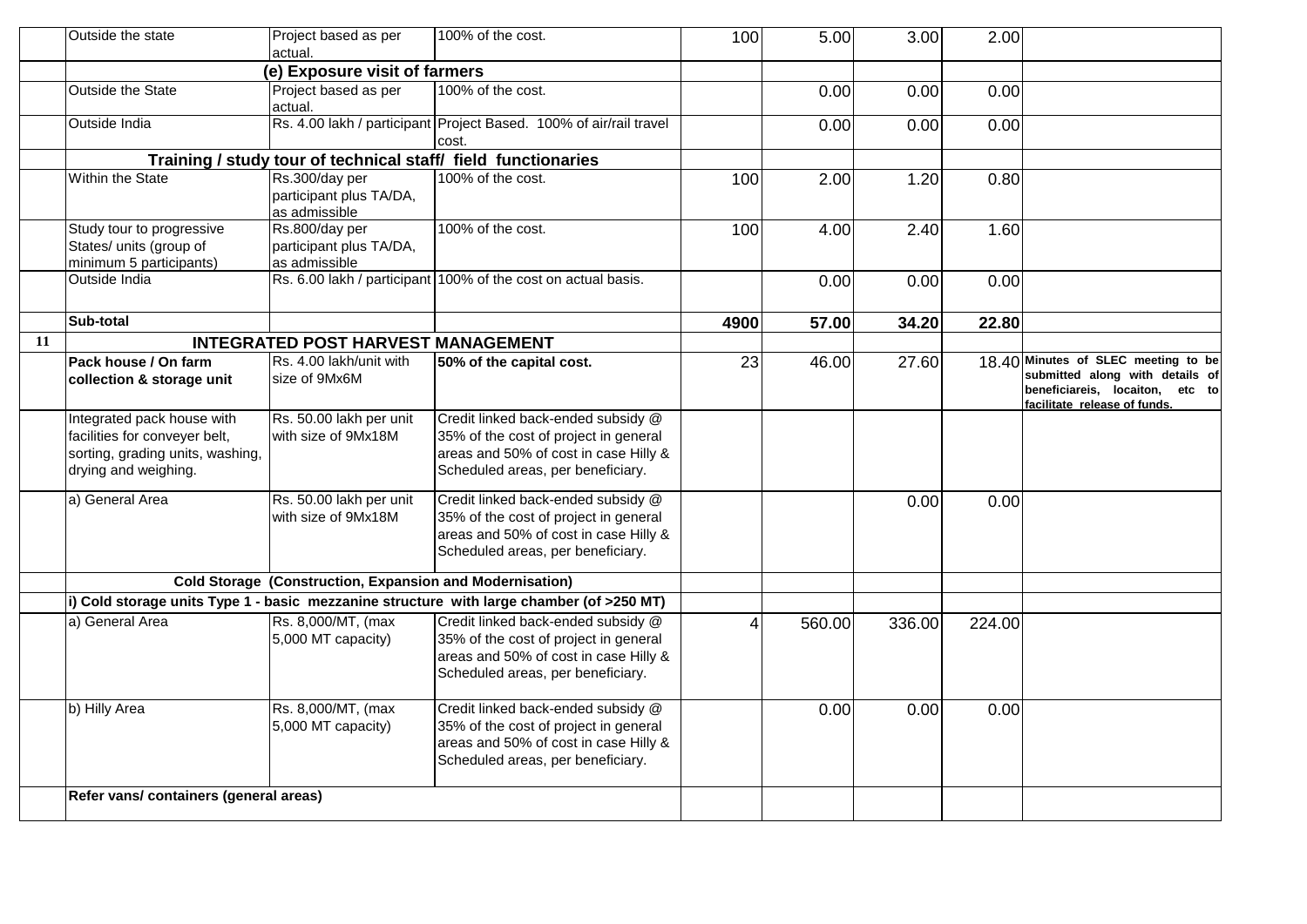|    | a) General Area                                      | Rs. 26.00 lakh for 9 MT  | Credit linked back-ended subsidy @                                              | Δ      | 36.40  | 21.84  |        | 14.56 Project to be submitted                                          |
|----|------------------------------------------------------|--------------------------|---------------------------------------------------------------------------------|--------|--------|--------|--------|------------------------------------------------------------------------|
|    |                                                      | (NHM & HMNEH), and       | 35% of the cost of project in general                                           |        |        |        |        |                                                                        |
|    |                                                      | prorata basis for lesser | areas and 50% of cost in case of Hilly                                          |        |        |        |        |                                                                        |
|    |                                                      |                          | capacity, but not below $4 \,   \, 8$ Scheduled areas, per beneficiary.         |        |        |        |        |                                                                        |
|    |                                                      | MT.                      |                                                                                 |        |        |        |        |                                                                        |
|    |                                                      |                          |                                                                                 |        |        |        |        |                                                                        |
|    |                                                      |                          |                                                                                 |        |        |        |        |                                                                        |
|    | Low cost onion storage                               | Rs. 1.75 lakh/per unit   | 50% of the total cost.                                                          | 110    | 96.25  | 57.75  |        | 38.50 Minutes of SLEC meeting to be<br>submitted along with details of |
|    | structure (25 MT)                                    |                          |                                                                                 |        |        |        |        | beneficiareis, locaiton,<br>etc to                                     |
|    |                                                      |                          |                                                                                 |        |        |        |        | facilitate release of funds.                                           |
|    | Sub-total                                            |                          |                                                                                 | 141.00 | 738.65 | 443.19 | 295.46 |                                                                        |
| 12 |                                                      |                          | <b>ESTABLISHMENT OF MARKETING INFRASTRUCTURE FOR</b>                            |        |        |        |        |                                                                        |
|    | Rural Markets/ Apni mandies/Direct markets           |                          |                                                                                 |        |        |        |        |                                                                        |
|    | a) General Area                                      | Rs. 25.00 lakh           | Credit linked back-ended subsidy @                                              | 5      | 50.00  | 30.00  | 20.00  | Minutes of SLEC meeting to be                                          |
|    |                                                      |                          | 40% of the capital cost of project in                                           |        |        |        |        | submitted along with details of                                        |
|    |                                                      |                          | general areas and 55% in case of Hilly                                          |        |        |        |        | beneficiareis, locaiton,<br>etc to<br>facilitate release of funds.     |
|    |                                                      |                          | & Scheduled areas, per beneficiary.                                             |        |        |        |        |                                                                        |
|    | b) Hilly Area                                        | Rs. 25.00 lakh           | Credit linked back-ended subsidy @                                              |        | 0.00   | 0.00   | 0.00   | do                                                                     |
|    |                                                      |                          | 40% of the capital cost of project in                                           |        |        |        |        |                                                                        |
|    |                                                      |                          | general areas and 55% in case of Hilly                                          |        |        |        |        |                                                                        |
|    |                                                      |                          | & Scheduled areas, per beneficiary.                                             |        |        |        |        |                                                                        |
|    |                                                      |                          |                                                                                 |        |        |        |        |                                                                        |
|    | Retail Markets/ outlets (environmentally controlled) |                          |                                                                                 |        |        |        |        |                                                                        |
|    | a) General Area                                      | Rs. 15.00 lakh /unit     | Credit linked back-ended subsidy @                                              | 6      | 31.50  | 18.90  |        | 12.60 Minutes of SLEC meeting to be                                    |
|    |                                                      |                          | 35% of the capital cost of project in                                           |        |        |        |        | submitted along with details of<br>beneficiareis, locaiton,<br>etc to  |
|    |                                                      |                          | general areas and 50% in case of Hilly                                          |        |        |        |        | facilitate release of funds.                                           |
|    |                                                      |                          | & Scheduled areas, per beneficiary.                                             |        |        |        |        |                                                                        |
|    | Sub-total                                            |                          |                                                                                 | 11.00  | 81.50  | 48.90  | 32.60  |                                                                        |
|    | <b>Functional Infrastructure for:</b>                |                          |                                                                                 |        |        |        |        |                                                                        |
|    | Collection, sorting/ grading, packing units etc.     |                          |                                                                                 |        |        |        |        |                                                                        |
|    | a) General Area                                      | Rs.15.00 lakh            | Credit linked back-ended subsidy @                                              | 2.00   | 12.00  | 7.20   |        | 4.80 Minutes of SLEC meeting to be                                     |
|    |                                                      |                          | 40% of the capital cost of project in                                           |        |        |        |        | submitted along with details of                                        |
|    |                                                      |                          | general areas and 55 % in case of                                               |        |        |        |        | beneficiareis, locaiton,<br>etc to                                     |
|    |                                                      |                          | Hilly & Scheduled areas, per                                                    |        |        |        |        | facilitate release of funds.                                           |
|    |                                                      |                          | beneficiary.                                                                    |        |        |        |        |                                                                        |
|    | b) Hilly Area                                        | Rs.15.00 lakh            | Credit linked back-ended subsidy @                                              |        | 0.00   | 0.00   | 0.00   |                                                                        |
|    |                                                      |                          | 40% of the capital cost of project in                                           |        |        |        |        |                                                                        |
|    |                                                      |                          | general areas and 55 % in case of                                               |        |        |        |        |                                                                        |
|    |                                                      |                          | Hilly & Scheduled areas, per                                                    |        |        |        |        |                                                                        |
|    |                                                      |                          | beneficiary.                                                                    |        |        |        |        |                                                                        |
|    | Quality control/ analysis lab                        | Rs. 200.00 lakh          | 100% of the total cost to public sector<br>as credit linked back ended subsidy. |        | 0.00   | 0.00   | 0.00   |                                                                        |
|    |                                                      |                          |                                                                                 |        |        |        |        |                                                                        |
|    |                                                      |                          |                                                                                 |        |        |        |        |                                                                        |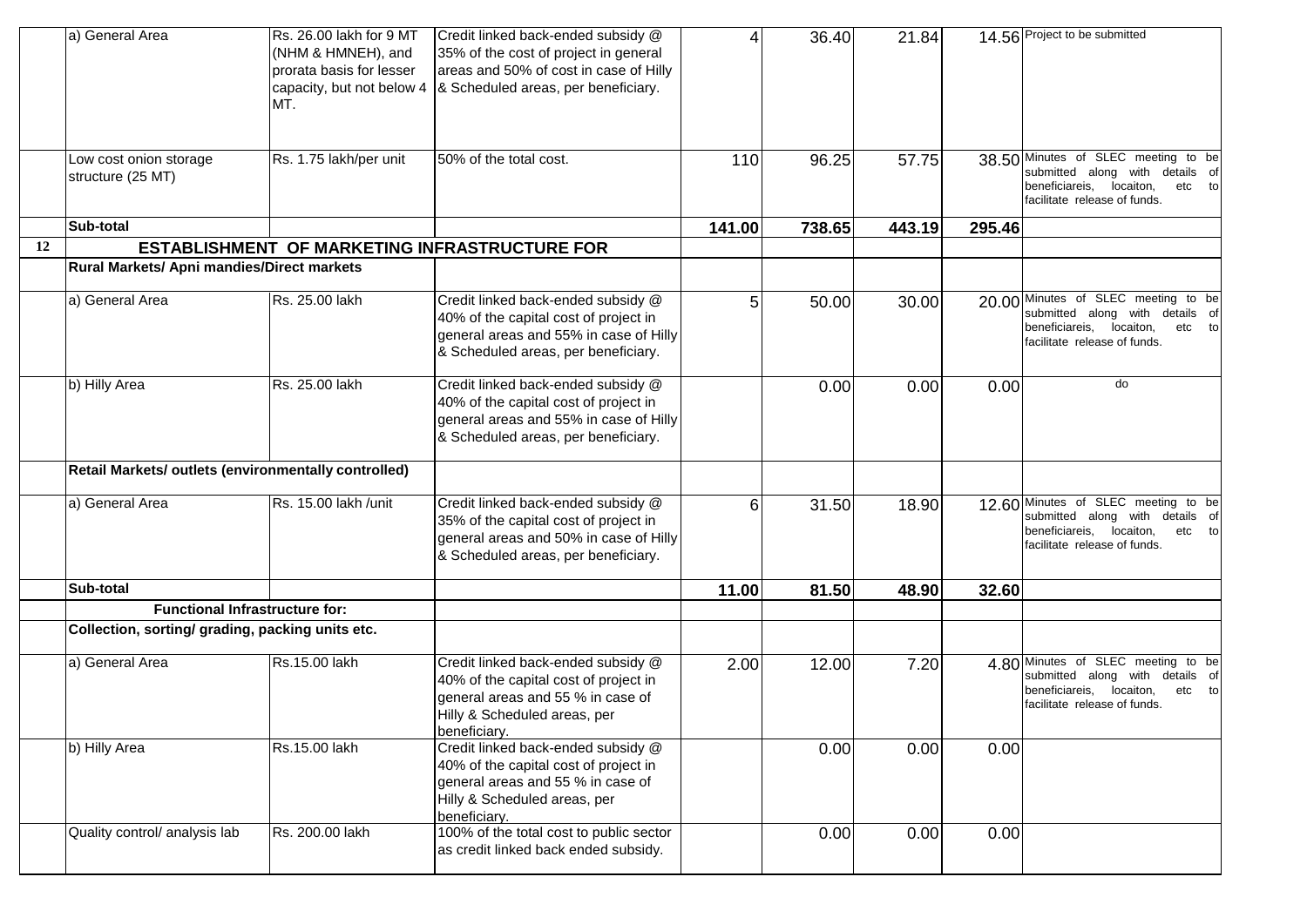|    | Quality control/ analysis lab                                                                                                                                              | Rs. 200.00 lakh                                                                                                                           | 50% of cost to private sector as credit<br>linked back ended subsidy.             |       | 0.00   | 0.00   | 0.00  |                                                                                                                                           |
|----|----------------------------------------------------------------------------------------------------------------------------------------------------------------------------|-------------------------------------------------------------------------------------------------------------------------------------------|-----------------------------------------------------------------------------------|-------|--------|--------|-------|-------------------------------------------------------------------------------------------------------------------------------------------|
|    | Gravity operated rope way in<br>hilly areas                                                                                                                                | Rs. 15.00 lakh/km                                                                                                                         | Credit linked back-ended subsidy @<br>50% of capital costs in Hilly areas.        |       | 0.00   | 0.00   | 0.00  |                                                                                                                                           |
|    | Sub-total                                                                                                                                                                  |                                                                                                                                           |                                                                                   | 2.00  | 12.00  | 7.20   | 4.80  |                                                                                                                                           |
|    | <b>Total Market</b>                                                                                                                                                        |                                                                                                                                           |                                                                                   | 13.00 | 93.50  | 56.10  | 37.40 |                                                                                                                                           |
|    | <b>SPECIAL INTERVENTIONS</b>                                                                                                                                               |                                                                                                                                           |                                                                                   |       |        |        |       |                                                                                                                                           |
|    | Innovative interventions not<br>covered under any GOI<br>schemes                                                                                                           | 10% of outlay                                                                                                                             | 50% of cost, based on project<br>proposal.                                        |       | 70.70  | 42.42  | 28.28 |                                                                                                                                           |
|    | Tackling of emergent<br>/unforeseen requirements of<br><b>SHMs</b>                                                                                                         | Rs.20.00 lakh                                                                                                                             | 50% of cost, based on project<br>proposal.                                        |       | 0.00   | 0.00   | 0.00  |                                                                                                                                           |
|    | Sub-total                                                                                                                                                                  |                                                                                                                                           |                                                                                   | 0.00  | 70.70  | 42.42  | 28.28 |                                                                                                                                           |
| 13 |                                                                                                                                                                            | <b>Mission Management</b>                                                                                                                 |                                                                                   |       |        |        |       |                                                                                                                                           |
|    | <b>State &amp; Districts Mission</b><br>Offices and implementing<br>agencies for administrative<br>expenses, project, preparation,<br>computerization, contingency<br>etc. | 5% of total annual<br>expenditure on the basis<br>of appraised needs to<br>State Horticulture Mission<br>(SHM) / implementing<br>Agencies | 100% assistance.                                                                  |       | 202.41 | 121.45 | 80.96 |                                                                                                                                           |
|    | Institutional Strengthening,<br>hire/purchase of vehicles,<br>hardware/software                                                                                            | Project based                                                                                                                             | 100% assistance.                                                                  |       | 20.00  | 12.00  | 8.00  |                                                                                                                                           |
|    | Seminars, conferences, workshops, exhibitions, Kisan<br>Mela, horticulture shows, honey festivals etc.                                                                     |                                                                                                                                           |                                                                                   |       |        |        |       | Minutes of SLEC meeting to be<br>submitted along with details of<br>beneficiareis,<br>locaiton,<br>etc to<br>facilitate release of funds. |
|    | International level                                                                                                                                                        | Rs. 7.50 lakh per event.                                                                                                                  | 100% of cost per event of 4 days, on<br>pro rata basis.                           |       | 0.00   | 0.00   | 0.00  |                                                                                                                                           |
|    | National level                                                                                                                                                             | Rs. 5.00 lakh per event.                                                                                                                  | 100% of cost per event of two days.                                               |       | 0.00   | 0.00   | 0.00  |                                                                                                                                           |
|    | State level                                                                                                                                                                | Rs. 3.00 lakh / event                                                                                                                     | 100% assistance subject to a<br>maximum of Rs.3.00 lakh per event of<br>two days. | 3     | 9.00   | 5.40   | 3.60  | do                                                                                                                                        |
|    | District level                                                                                                                                                             | Rs. 2.00 lakh / event                                                                                                                     | 100% assistance subject to a<br>maximum of Rs.2.00 lakh per event of<br>two days. | 60    | 120.00 | 72.00  | 48.00 | do                                                                                                                                        |